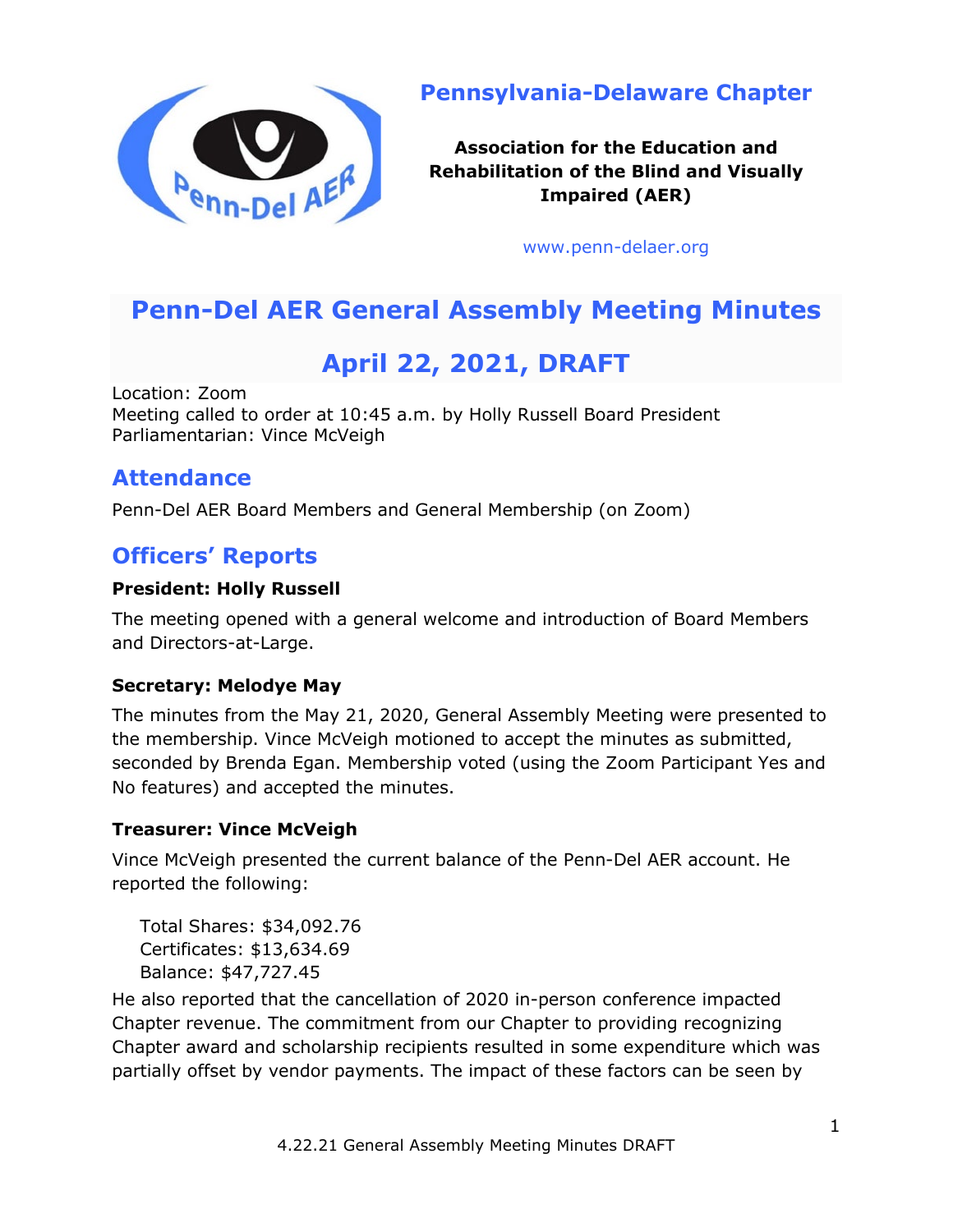comparing this year's current balance to the balance of \$53,474.16 at a similar time last year.

## **Year In Review**

Holly Russell presented an overview of the highlights of the previous year.

**Award Recipient:** Penn-Del AER is the recipient of the 2020 AER Outstanding Chapter Award.

**Round Table Event:** Chapter members were given the opportunity to participate in a round table event in October 2020.

**2021 Leadership Series:** This 3-part webinar series focused on recharging, refreshing, and renewing ourselves professionally and personally and on ways we can share those strategies with our students and clients. These free sessions were each 90 minutes in length, and certificates of attendance were provided by request. The sessions were held on January 28, 2021, (Get a Move On! A Jump Start for Your New Year with Maria Lepore-Stevens), March 25, 2021, (Penn-Del Rocks! Bringing the Stone Age Forward to Social Media with Maureen Army), and June 23, 2021, (Taking Care of Ourselves: Helping Us So We Can Help Others with Billy Brookshire).

**Strategic plan** including updates from membership, leadership development and mentoring, advocacy for the field, non-profit status, professional development and conference, and board improvement.

# **Old Business:**

**Cogswell-Macy Act**: AER is supporting the Cogswell-Macy Act which will further support students who are deaf, hard of hearing, blind, visually impaired, and deafblind by strengthening services and educational opportunities, enhancing reporting and evaluation measures, increasing training for teachers and professionals, and reaffirming the Department of Education's mission and responsibility to ensure an accessible and quality education for all students. Be on the lookout for opportunities to support the Cogswell-Macy Act.

## **New Business:**

**Bioptic Driving and Related Topics:** Look for more information and trainings on Penn-Del AER website and through emails

**Penn-Del AER Memorial List:** An Ad Hoc Committee has been established to work on the presentation of the Memorial List at next year's conference.

**AER eLearning Series Overview:** Megan Doty, AER eLearning and Professional Development Program Manager showed participants how to navigate AER's eLearning Series platform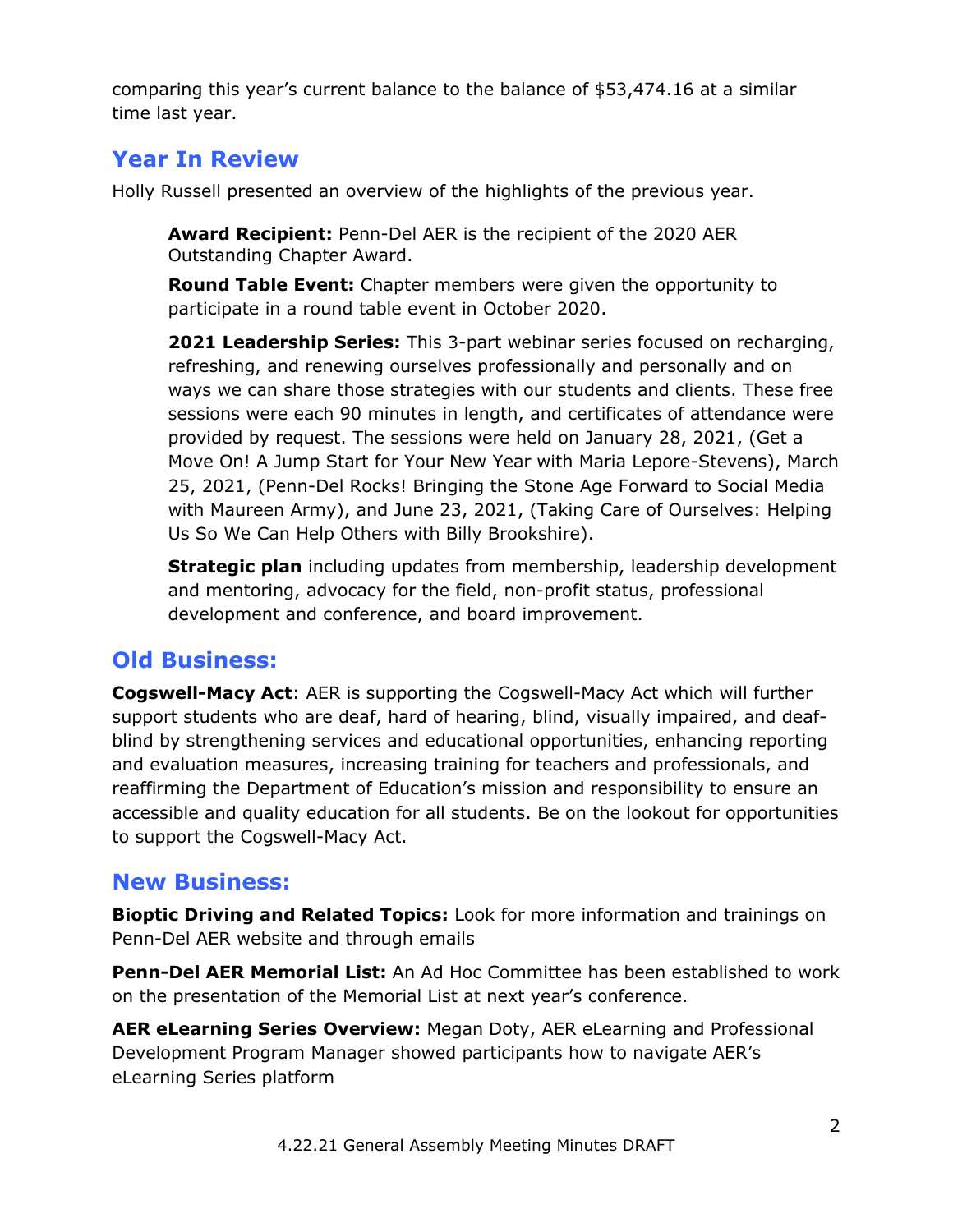**Membership Committee** – Ashley Popojas, Committee Member, presented the 2021 Incentives for Penn-Del AER Members. Drawings during today's meeting:

Drawing 1: Four (4) \$25 Gift Cards (2 Target, 1 Amazon, and 1 Michael's)

Drawing 2: 2022 AER International Conference, St. Louis, MO in July 2022

### **Committee Reports**

#### **Awards Committee – Brenda Egan, Chair**

**Committee Goal:** To recognize and highlight the achievements of deserving professionals within this Chapter through our three awards: Penn-Del AER Richard L. Welsh Service Award, Elinor Long Educator of the Year (ELEY) Award, Student Scholarship

**Members:** Lynn Fox, Debby Holzapfel, Brittany Larkin, Mark Steciw

**Committee Report:** The award recipients will be announced at tonight's Awards Ceremony:

#### **2021 Award Recipients**

Penn-Del AER Richard L. Welsh Service Award: Sherry Sandt

Elinor Long Educator of the Year (ELEY) Award: Evangeline Worsley

Student Scholarship Awards: Kenneth Patrick-Quinn and Marie Vater

Brenda asked that we join her in congratulating these well-deserving award recipients.

#### **Bylaws and Structure Committee, Vince McVeigh, Chair:**

**Committee Goal:** To govern the Penn-Del AER Chapter in all of its meetings by parliamentary law as contained in Robert's Rules of Order

**Members:** John Hofmeister, Debby Holzapfel, Frank Irzyk, Mary Nelle McLennan

**Committee Report:** There are no pending bylaws changes at this time and he Penn-Del AER Chapter Manual has been updated

#### **Communications Committee: Debby Holzapfel, Kerry Lueders and Christine Snellman, Co-Chairs**

**Committee Goal:** To disseminate chapter information in an accessible manner

**Members:** Nancy Ashley, Mary Daubenspeck, Lynn Fox, Marcy Graboyes, Frank Irzyk, Becky Knaub, Greg Lazur, Holly Russell, Emily Vasile, Erin Weaver, Tracy Whitehead

**Committee Report:** The Communications Committee ensures current information is available, accessible, and distributed through: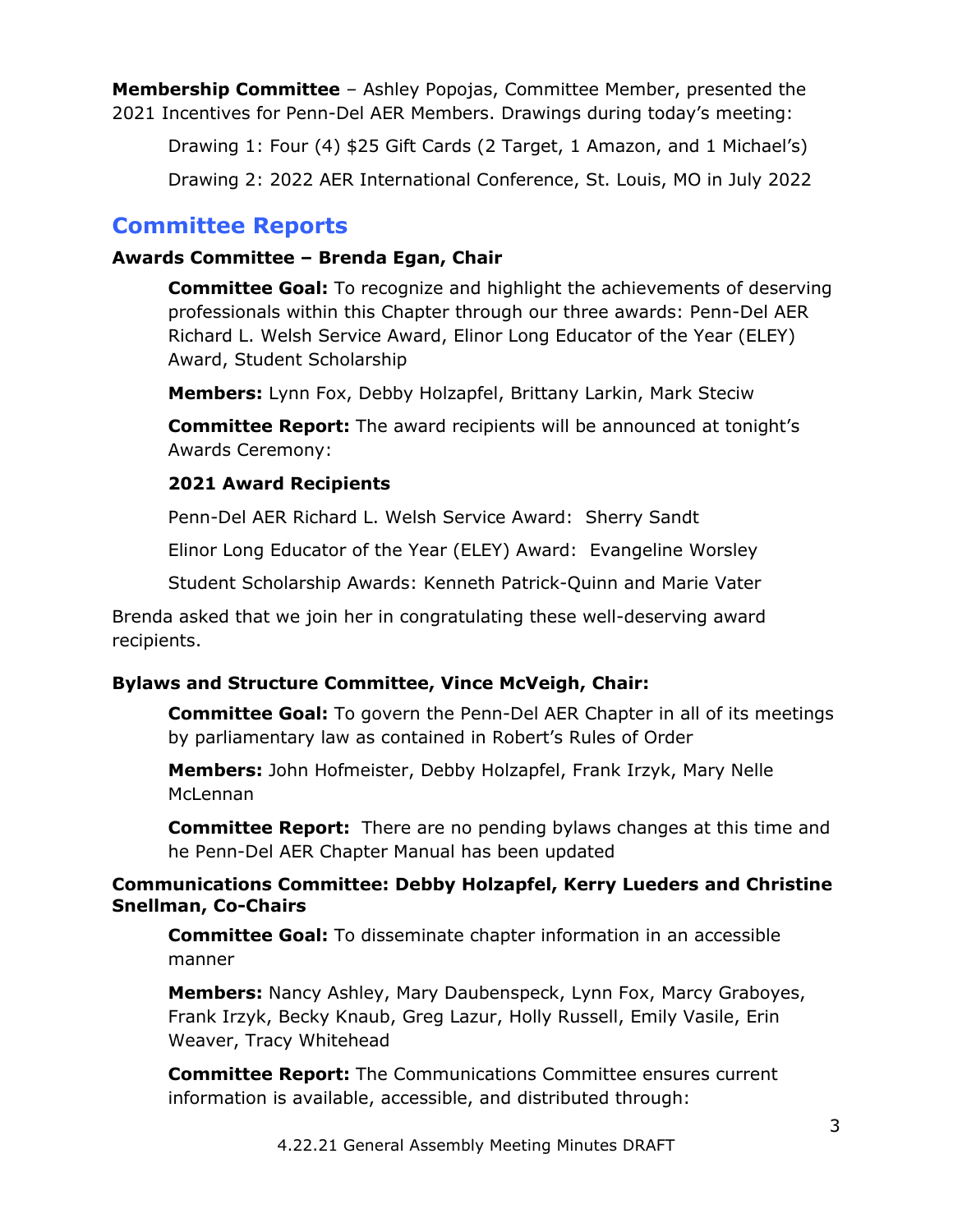- Website
- Electronic files
- Emails to Chapter members, mailing lists, distribution lists
- Social Media
- Virtual Videoconferencing via Zoom Special thanks to PaTTAN

#### **Membership Committee: Maria Lepore-Stevens, Chair**

**Committee Goal:** To actively recruit new members and retain current members

**Members:** Nancy Ashley, Patty D'Ascenzo, Angela Humbertson, Ashley Popojas, Holly Russell, Doug Williams, Lachelle Smith, Tracy Whitehead

**Committee Report:** We currently have 148 members and there are 45 lapsed members. Thank you to Ashley Popojas for her work on the Membership Committee. We welcome Maria Lepore-Stevens as our new chair. A thank you to Patty D'Ascenzo for contributing as our Penn-Del AER Student Ambassador.

#### **Nominations Committee – Angela Humbertson and Holly Russell, Co-Chairs**

**Committee Goal:** To fill director positions in districts where vacancies exist and to select Directors-at-Large that approximates the diversity of interests which exist within the general membership.

**Members:** Brenda Egan, Kerry Lueders, Melodye May

**Committee Report:** Angela Humbertson presented the proposed nomination Slate: (Terms ending June 23, 2023)

**Western PA District:** Brenda Egan and Mary Nelle McLennan

**Eastern PA District:** Alexis Morrison, Student Ambassador, No vote needed

**Central PA District:** Tracy Whitehead

**Delaware District:** Maria Lepore-Stevens and Yomi Koya

**Officer Vacancies:** There are no vacancies at this time

**Director-at-Large Vacancies:** Four vacancies and two open positions

Angela Humbertson asked for nominations from the floor. Membership voted to accept the slate of Officers and Board of Directors as presented.

#### **Professional Development Committee: Angela Humbertson, and Erin Weaver, Co-Chairs**

**Conference Planning Sub-Committee Goal:** To host a quality annual conference to support on-going professional development and networking

**Members:** Gayle Aquino, Dael Cohen, Brenda Egan, Debby Holzapfel, Frayk Irzyk, Becky Knaub, Greg Lazur, Maria Lepore-Stevens, Helene Marano,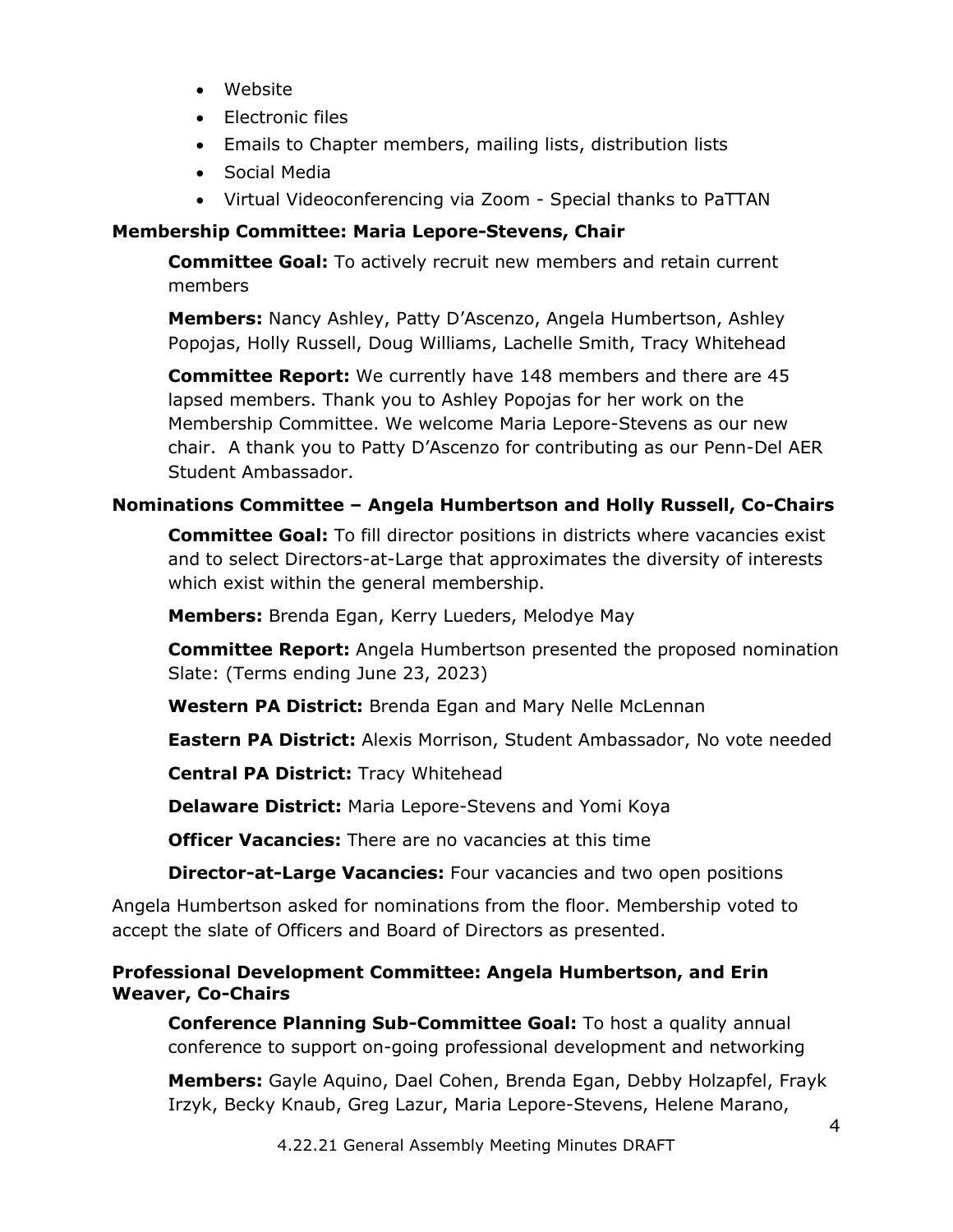Melodye May, Tessa McCarthy, Mary Nelle McLennan, Jo Ann McNamee, Vince McVeigh, Holly Russell, Mark Steciw, Emily Vasile, Tracy Whitehead, Doug Williams

**Sub-committee Report: The Penn-Del AER 2021 Virtual Conference is currently underway** Angela expressed gratitude to those who attended the opening session last night and Session II this morning and invited participants to join us for today's General Session and tomorrow's all-day Exhibitor Event tomorrow

**Leadership Sub-Committee:** Mary Nelle McLennan, Chair

**Leadership Sub-Committee Goal:** To foster leadership opportunities for the members of the Penn-Del AER Chapter.

**Members:** Nancy Ashley, Dael Cohen, Brenda Egan, Marcy Graboyes, Becky Knaub, Greg Lazur, Kerry Lueders, Vince McVeigh, Holly Russell, Erin Weaver, Tracy Whitehead, Doug Williams

#### **Sub-Committee Report:**

In the spring of 2020, the Leadership Committee developed and produced a three-part webinar series titled "Building Resilience: Leading and Learning Our Way through 2020 and Beyond" to replace the Leadership event that was canceled due to COVID-19.

In 2021, the committee developed and produced a three-part webinar series titled: "Taking Charge: Restore, Refresh, Renew." Two sessions were presented in early 2021; the third is planned for June.

### **Announcement of Drawing Winners**

The Drawing winners were announced throughout the business meeting.

#### **Drawing Winners:**

\$25 Target Gift Card – Kerry Lueders

\$25 Amazon Gift Card – Doug Williams

\$25 Target Gift Card – Sherry Sandt

\$25 Michael's Gift Card – Marla Moon

UEB Practice Sentences – Tracy Whitehead

2022 AER International Conference in St. Louis, MO – Win Registration AND \$500 towards Travel Expenses: Gina Bryant

Lachelle Smith and Doug Williams won annual conference registration, \$100 travel expenses and \$25 O'Reilly's gift card in 2020 and will be provided the opportunity to receive that prize for 2022.